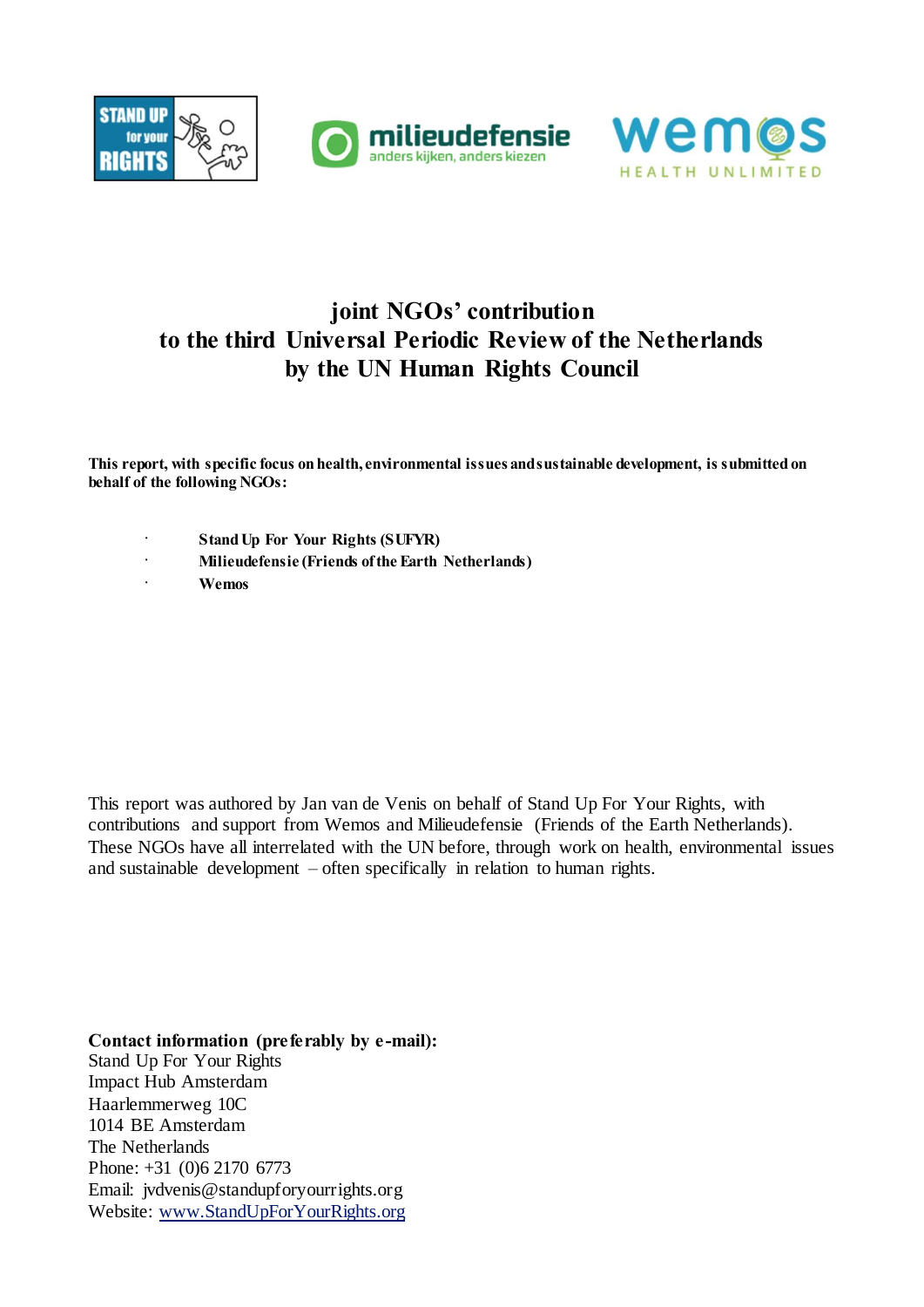## **TABLE OF CONTENTS**

| 1.   | <b>INTRODUCTION</b>                                                                     | 3              |
|------|-----------------------------------------------------------------------------------------|----------------|
| 2.   | APPLICABILITY OF ECONOMIC, SOCIAL AND CULTURAL RIGHTS                                   | 3              |
| 3.   | THE DUTCH NATIONAL HUMAN RIGHTS INSTITUTION, GENERAL FUNDING AND SDGS                   | $\overline{4}$ |
| 4.   | HUMAN RIGHTS AND ENVIRONMENAL AND HEALTH ISSUES IN THE NETHERLANDS IN<br><b>GENERAL</b> | 5              |
| 4.1  | AIR POLLUTION                                                                           | 6              |
| 4.2  | <b>CLIMATE CHANGE</b>                                                                   | 8              |
| 4.3. | EARTH QUAKES DUE TO GAS EXTRACTIONS                                                     | 10             |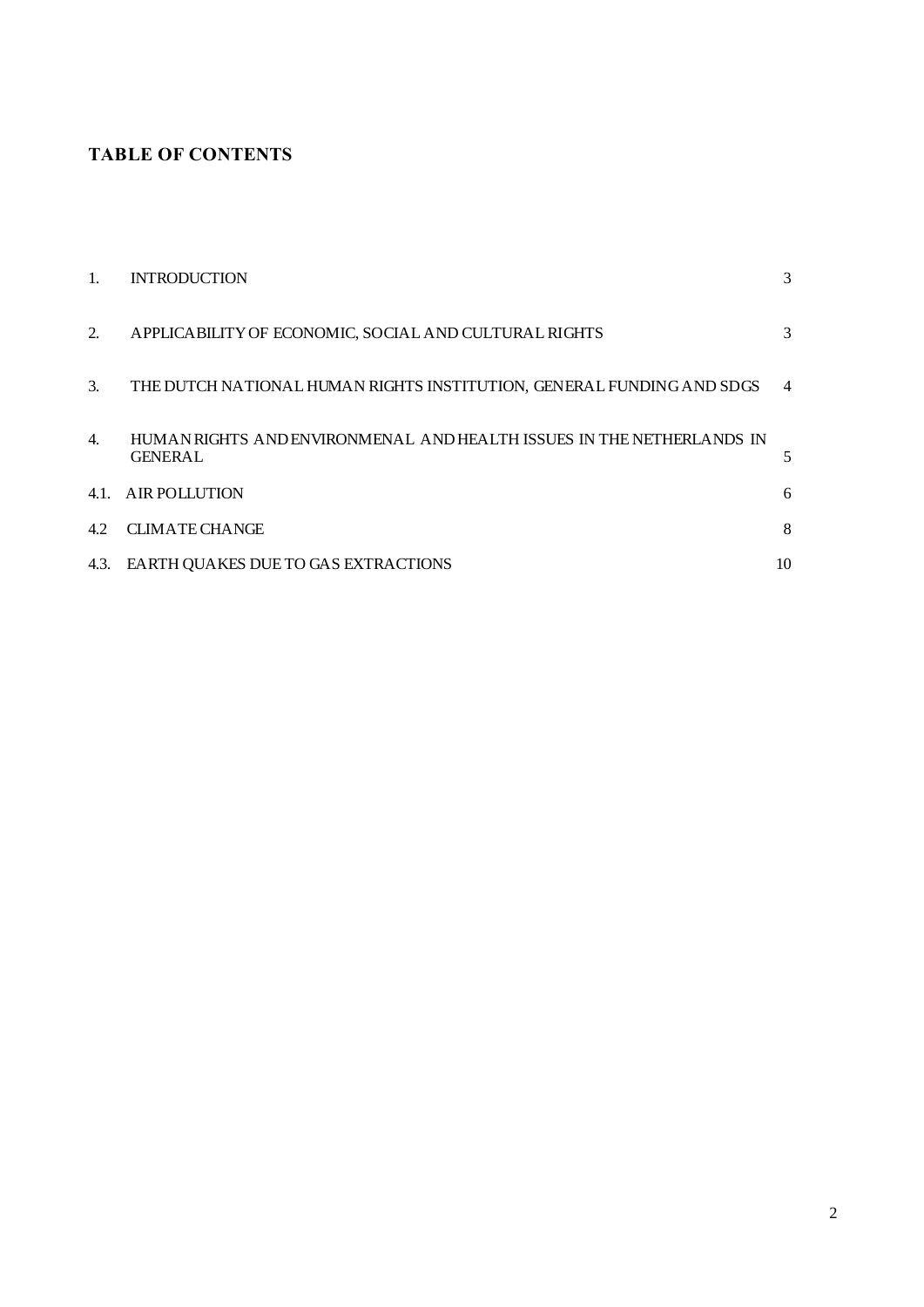### **1. INTRODUCTION**

The undersigned NGOs welcome the opportunity provided by the Office of the High Commis s ioner on Human Rights to submit a stakeholders' report for the Second Universal Periodic Review (UPR) of the Kingdom of the Netherlands, to be held during the 13th session of the Human Rights Council in 2017.

Because of their statutory goals and missions, the undersigned NGOs choose to focus on environmental and health issues in relation to human rights. Due to the restricted number of pages allowed for this report, its contents are limited to and focussed on the most pressing matters of concern regarding the respect for and the protection and fulfilment of human rights in the Netherlands.

The undersigned NGOs express their sincere hope that the findings in this report will encourage an open and constructive dialogue, which shall lead to an expedient solution for the signalled shortcomings and an improved respect for and protection and fulfilment of human rights in the Netherlands. For present and future generations.

# **2. APPLICABILITY OF ECONOMIC, SOCIAL AND CULTURAL RIGHTS**

The undersigned NGOs note with concern that the Netherlands does not consider provisions on economic, social and cultural rights in human rights treaties to be directly applicable and binding. The Dutch government has been urged - on various occasions - by the Commissioner for Human Rights of the Council of Europe, as well as various treaty bodies, to ensure that provisions of international human rights treaties are directly applicable. Courts in the Netherlands have copied the Dutch government's position, upon which the Dutch government in turn has used the rejection of the direct applicability of treaty provisions on economic, social and cultural rights (notably the ICESCR and CEDAW) by the courts as a justification for its own position.

The Committee on Economic Social and Cultural Rights (CESCR), in General Comments 3 and 9<sup>1</sup> and in its Concluding Observations on de Dutch reporting, E/C.12/NLD/CO/3, November 2006, as well as the Committee on the Elimination of Discrimination against Women (CEDAW/C/NLD/CO/5) have confirmed this should change.

In relation to many human rights, especially those linked to health and environmental issues, this creates an extra hurdle for those who invoke their rights and seek access to justice because they proclaim that their rights have been violated. As we will see at a later point in this submission, a practical solution has been created through civil law: people now invoke human rights from ICESCR and case law of human rights courts and communications, conclusions, general comments and resolutions of treaty bodies in relation to these rights as the basis, as part of the moral imperative and/or as part of the Dutch government's duty of care towards is citizens in civil tort / civil liability claims against the government. This recently has happened in cases on climate change and air pollution.

Even though such cases can be done and won through such civil tort / civil liability cas es, it is not the access to justice on human rights as foreseen and proclaimed by the UN human rights bodies, CESCR in particular.

We urge the Dutch government to take the recommendations received from CESCR and other relevant treaty bodies to heart and carefully re-evaluate its position.

*We recommend that the Human Rights Council urges The Netherlands to reassess and mend its current position that ICESCR provisions and provisions in UN human rights instruments related to economic, social and cultural rights are not directly applicable.*

**3. THE DUTCH NATIONAL HUMAN RIGHTS INSTITUTION, GENERAL FUNDING AND SDGS**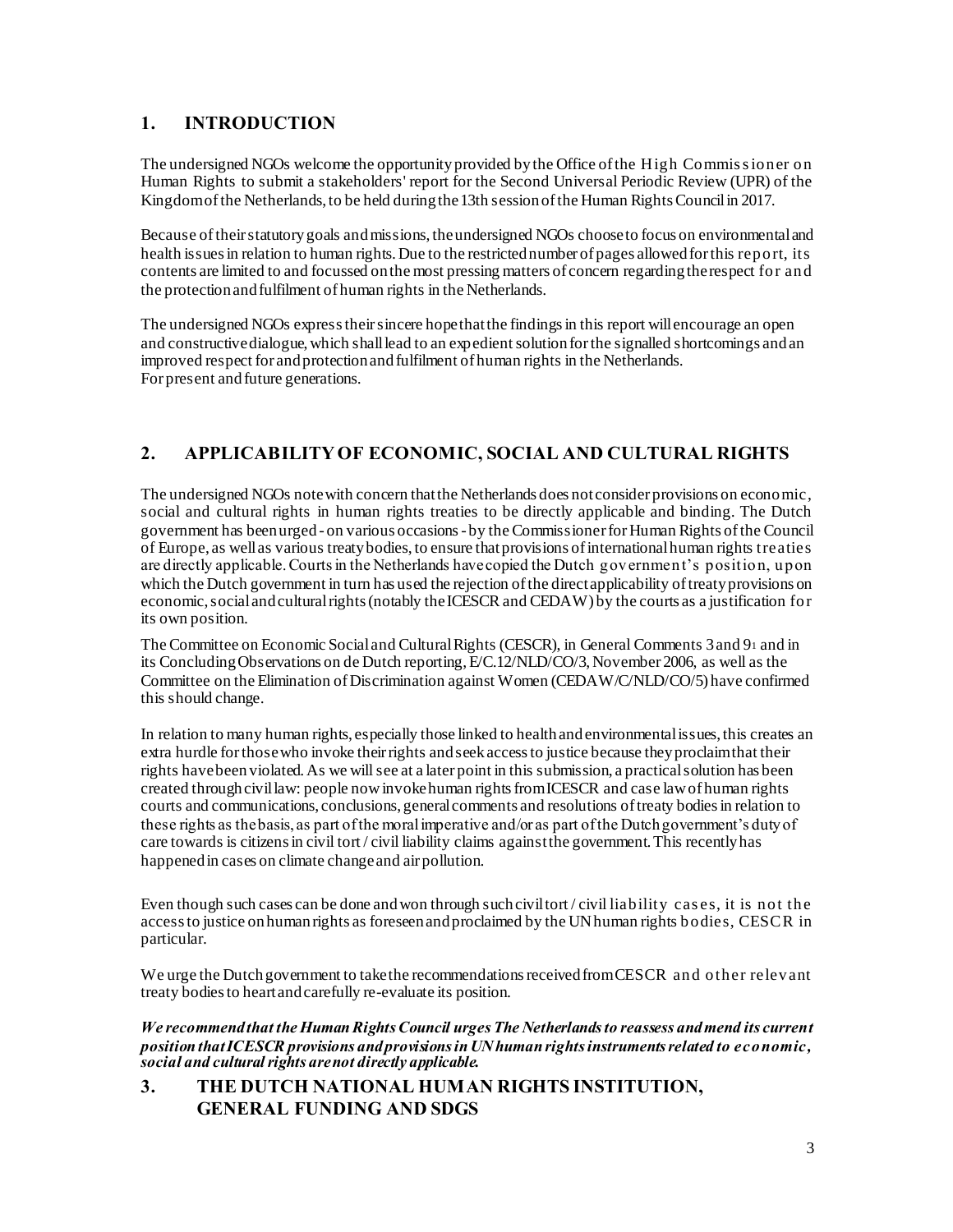The authors of this report are pleased that the Dutch government has established a National Institute for Human Rights (NHRI) according to the Paris Principles. Our Dutch NHRI is called "College voor Rechten van de Mens".<sup>2</sup>

The Institute has an important role to play in putting national issues in a human rights perspective. Recognizing socio-economic and (sustainable) development issues as human rights, both by the people and authorities, is an important step in their protection and implementation.

The Institute has confirmed the importance of a human rights based approach to the Sustainable Development Goals (SDGs) at international events, including reporting on the Merida Declaration ("The Role of National Human Rights Institutions in implementing the 2030 Agenda for Sustainable Development"3) follow up by The Institutes Chair at the Global Alliance of National Human Rights Institutions (GANHRI) meetings in Geneva March 2016 and by supporting the Merida Declaration4.

Nevertheless, in terms of the functioning of the new Institute, authors regret to see that the Dutch Institute has budgetary / capacity issues. One explanation for that is the substantial increase in tasks attributed to the - former - Equal Treatment Commission, which tasks are nowtransferred to the new Institute, but are not matched by a proportionate raise of the financial means to properly discharge of these tasks. Another problem is that The Institute lacks funding to effectively work on new or specific issues or areas, such as on the implementation of the SDGs in The Netherlands. This, even though the Institute itself wants to do so and The Netherlands has signed up to the SDGs, agreeing to its human rights based text, goals, targets and indicators. Although The Netherlands has started to implement and translate the global SDGs into national targets and policies, The Dutch Institute has not received specific or general additional budget to work on a Human Rights Based Approach to SDGs, as proclaimed by the SDGs itself (including in SDG 16 on inclusive, effective and accountable institutions), as wanted by The Institute (see before) and as set out in the Merida Declaration.

By agreeing on the SDGs, The Netherlands has agreed to *"…implement the Agenda for the full benefit of all, for today's generation and for future generations. In doing so, we reaffirm our commitment to international law and emphasize that the Agenda is to be implemented in a manner that is consistent with the rights and obligations of states under international law."* as set out in point 18 of the SDGs . Human rights principles and standards are now strongly reflected in this ambitious new global development framework, along with intergenerational equity.

OHCHR on its websites confirms the importance of a human rights based approach to sustainable development: "*OHCHR has made a strong contribution to the integration of human rights throughout the process to define the SDGs and will seek to ensure that strategies and policies to implement the 2030 Agenda are human rights-based. In this regard, it will be crucial to ensure that the 2030 Agenda is implemented with the support of the necessary resources and political commitment*."<sup>5</sup>

The authors of this report agree to this. The Netherlands needs to provide with the necessary resources and commitment for the Dutch NHRI to independently work on all human rights issues, including on working on a human rights based approach for (monitoring) the implementation of SDGs.

*We recommend that the Human Rights Council urges The Netherlands to ensure that the Dutch National Institute for Human Rights is provided with sufficient resources and support to independently work on all human rights issues in The Netherland, including on monitoring and implementing the Sustainable Development Goals.*

In addition to what has been set out before on OHCHR, the SDGs text, goals and targets and the Merida Declaration and the Rights Based monitoring by NHRIs, we also see that UN human rights bodies (including very recently the Committee on the Rights of the Child - as set out later in chapter 4.1) are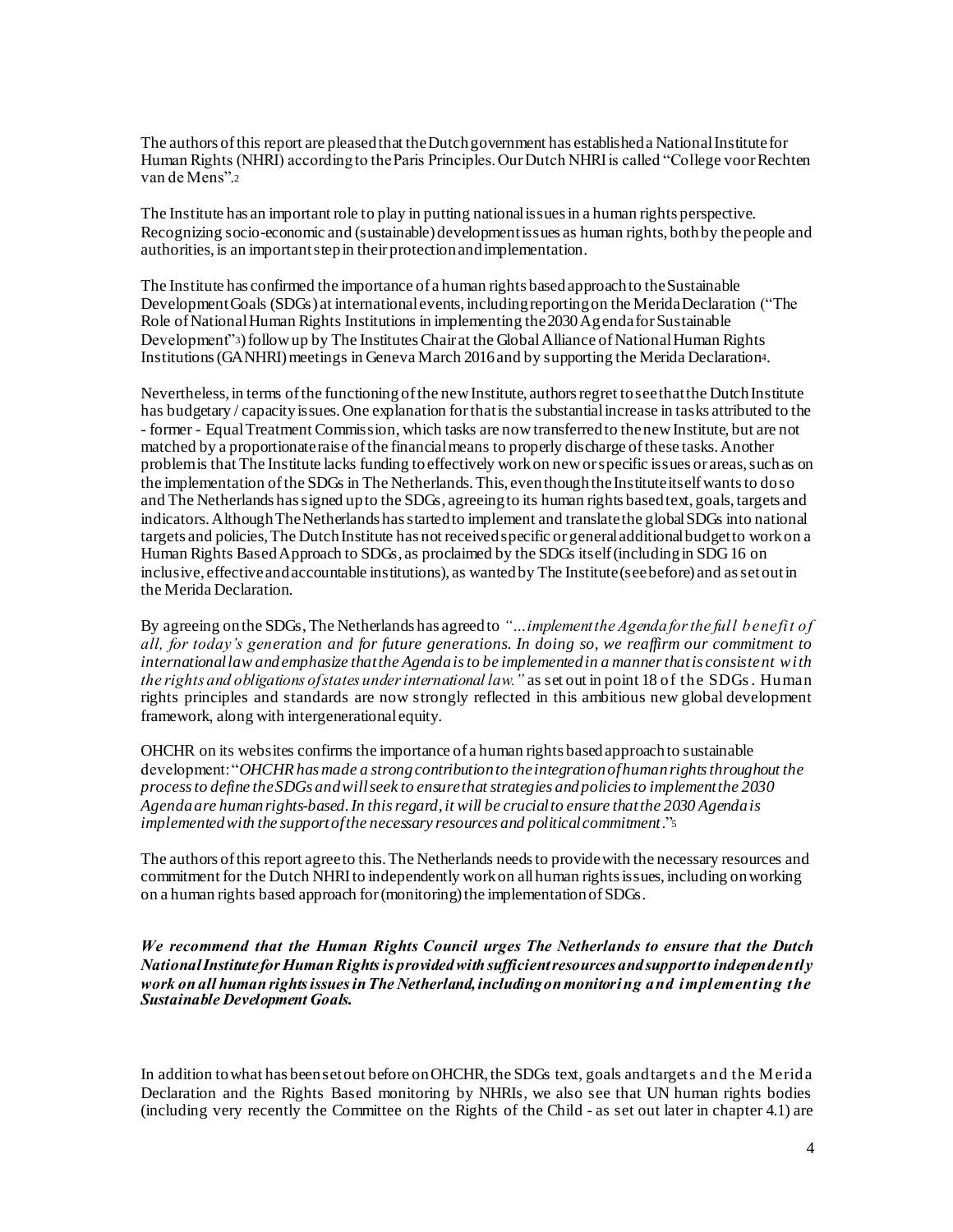addressing the SDGs. A Rights Based Approach to SDGs is crucial for The Netherlands to implement the SDGs.

*We recommend the Human Rights Council to advise the Netherlands to develop and implement clear human rights based criteria and indicators for the realisation of the Sustainable Development Goals in the Netherlands. The progression on the specific goals and implementation of the Sustainable Development Goals should be periodically reviewed and evaluated based on these criteria and indicators.*

#### **4. HUMAN RIGHTS AND ENVIRONMENTAL AND HEALTH ISSUES IN THE NETHERLANDS**

The OHCHR website of UN Special Rapporteur (SR) human rights and the environment, John Knox, states: "*In recent years, the recognition of the links between human rights and the environment has greatly increased. The number and scope of international and domestic laws, judicial decisions, and academic studies on the relationship between human rights and the environment have grown rapidly*." and *"A safe, clean, healthy and sustainable environment is integral to the full enjoyment of a wide range of human rights, including the rights to life, health, food, water and sanitation. Without a healthy environment, we are unable to fulfil our aspirations or even live at a level commensurate with minimum standards of human dignity."*<sup>6</sup>

These words are not just mentioned on SR Knox' websites, they are reiterated, acknowledged and reaffirmed in and through many UN documents, including UN Human Rights Council Resolutions, General Comments and OHCHR and SRs research, reports and publications – sometimes on the general relation between human rights and the environment, sometimes on specific issues such as climate change or toxics.

Even though the constitution of The Netherlands does not codify a specific constitutional right to a healthy environment, The Netherlands is bound by i) the international (human rights) treaties and agreements, it has agreed to, which include ICCPR, ICESCR, CRC; ii) case law of international courts, such as the European Court of Human Rights and the European Committee of Social Rights, and iii) (as set out before) agreements such as the Sustainable Development Goals and the (COP21) Paris Climate Agreement.

The authors of this report are concerned about the lack of a human rights focus in relation to concrete health and environmental issues in The Netherlands. Dutch politicians and government representatives have also proclaimed that allowing any part of the claim in the human rights based climate change case would intrude upon the State's political discretion and interfere with the "separation of powers."7.

For sure, in many cases a balance must be sought between health and environmental protection and economic development, however it seems that acknowledged human standards too often are not taken into consideration in the Netherlands.

Article 12 ICESCR stipulates the right of everyone to the enjoyment of the highest attainable standard of physical and mental health. General Comment 14<sup>8</sup> further (under 35.) explains the obligation to fulfil: "States are also required to adopt measures against environmental and occupational health hazards and against any other threat as demonstrated by epidemiological data.

For this purpose, they should formulate and implement national policies aimed at reducing and eliminating pollution of air, water and soil…". Furthermore, the progressive realisation of the right to health means (General Comment 14 under 30. and 31.) "..that States parties have a specific and continuing obligation to move as expeditiously and effectively as possible towards the full realization of article 12."

#### *A recent concrete example of the lack of human rights compliance in this respect:*

The Netherlands recently raised the maximum speed limit on several highways from 120 to 130 kilometres per hour. This implies more CO2 emission (contributing to climate change), more particulate matter and other air pollution (more illnesses and deaths due to air pollution), more noise pollution and a higher risk of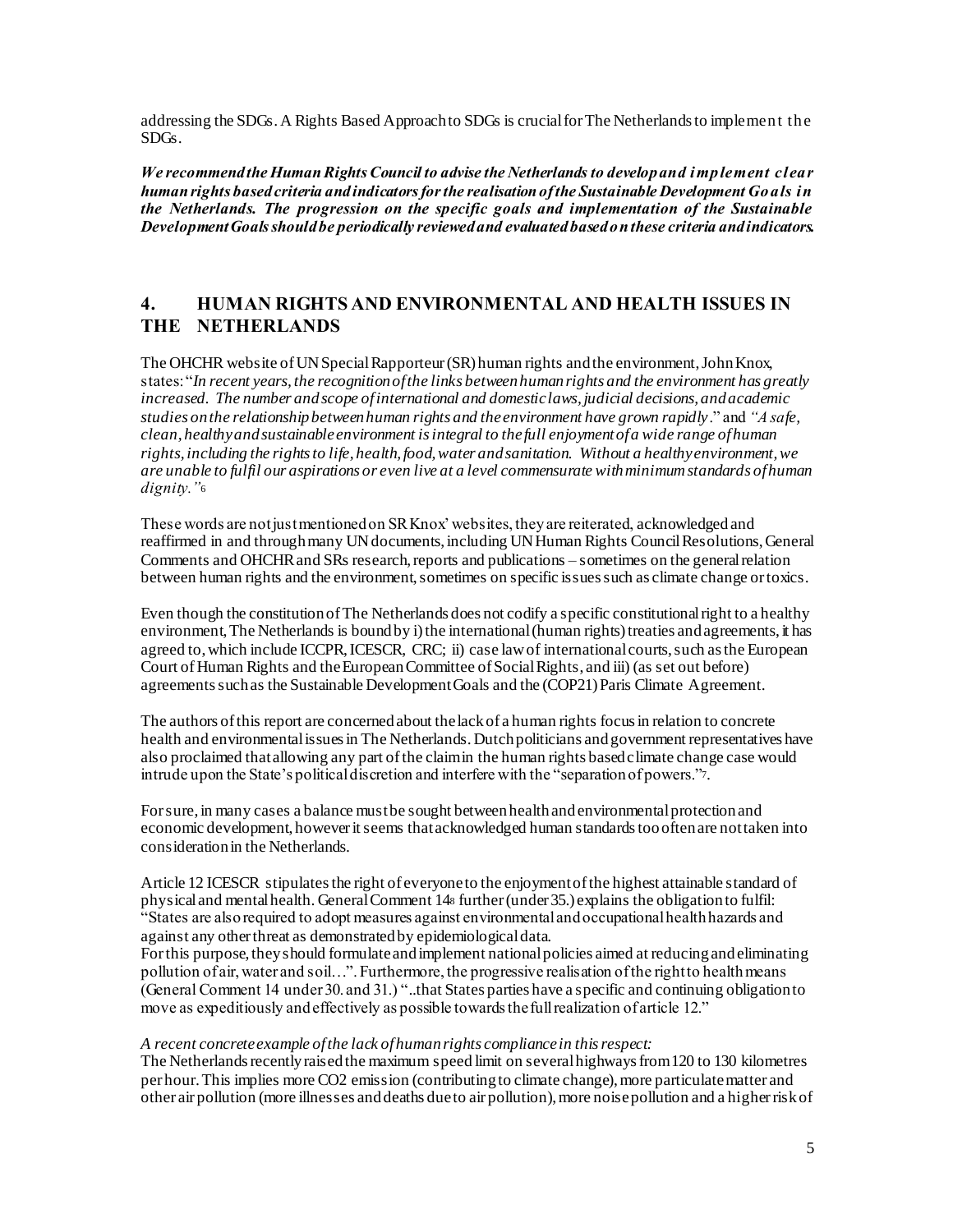(lethal) accidents, due to less control and higher impact in accidents. This was all known when the decision was taken, also that the benefits (e.g. less travel time) are extremely limited. Thus the negative impacts on health-related human rights were not sufficiently addressed, weighed and/or followed up on.

Contrary to the obligations based on human rights to i) expeditiously and as effectively move towards reducing air pollution and ii) formulate and implement national policies aimed at reducing and eliminating air pollution, The Netherlands moved into the opposite direction.

Although we understand this UPR is not a complaint procedure for this specific case (and this will not result into a ruling), this is one example that shows us that The Netherlands at least needs to be reminded of its human rights obligations in relation to health and environmental issues.

*We recommend that the Human Rights Council insiststhat the Netherlands develops a set of criteria and indicators for all legislation, policies and enforcement measures to be assessed on its potential impact on health and environment related human rights. The human rights impact of all health and environmental legislation and policies should be analysed in advance. The criteria should also be applied to existing policy and on the human rights impacts by non-state actors. All health infringing policies should be periodically reviewed and evaluated after implementation.*

### **4.1 AIR POLLUTION**

In addition to what has already been presented above in relation to (the obligation to fulfil and progressive realisation of) the right to health, we would like to report that, despite some improvements, the right to life and right to health of people in the Netherlands, especially in urban areas, continues to be severely compromised by prevailing and prolonged exposure to ambient air pollution, in contravention of European and international safety levels for acceptable pollution rates:in the Netherlands about 3-5% of the total burden of disease is caused by air pollution.<sup>9</sup>

Air pollution in The Netherlands causes people to be ill (cardiovascular and lung diseases, heart attacks and arrhythmias, affects the central nervous system and the reproductive system and can cause cancer) and to die (particulate matter, PM, causes still birth and premature death). As with SO2, NOx in air pollution contributes to acid deposition but also to eutrophication of soil and water. In addition, recent research has shown that NOx, independent of PM, reduces life expectancy. Currently, average life expectancy in the Netherlands is reduced 9 months by PM exposure and an addition 4 months due to NO2 exposure, resulting in a total loss of life expectancy of the entire population of on average over a year.

Recent studies also reveal that on 40% of Amsterdam city streets where air pollution is measured, levels of NO2 are higher than allowed per European clean air regulations.<sup>10</sup> Also in several other cities and nearby some major farms, air pollution limit values are exceeded. In August 2016, Friends of the Earth Netherlands (Milieudefensie) therefore launched a lawsuit against the Dutch state to require the State to take further measures in this regard, and to ensure within half a year, compliance with relevant European air pollution regulation.<sup>11</sup>

As these European limit values are far too weak to properly protect health, they also ask the state to take measures in order to meet the WHO Air Quality Guidelines, which for PM are 50% more stringent than the current EU limit values.<sup>12</sup>

The Committee on Economic Social and Cultural Rights makes several clear references to environmental hygiene and the impacts of (air) pollution on health, including 'the prevention and reduction of the population's exposure to harmful substances such as radiation and harmful chemicals or other detrimental environmental conditions that directly or indirectly impact upon human health'. Moreover states 'should refrain from unlawfully polluting air' and 'should formulate and implement national policies aimed at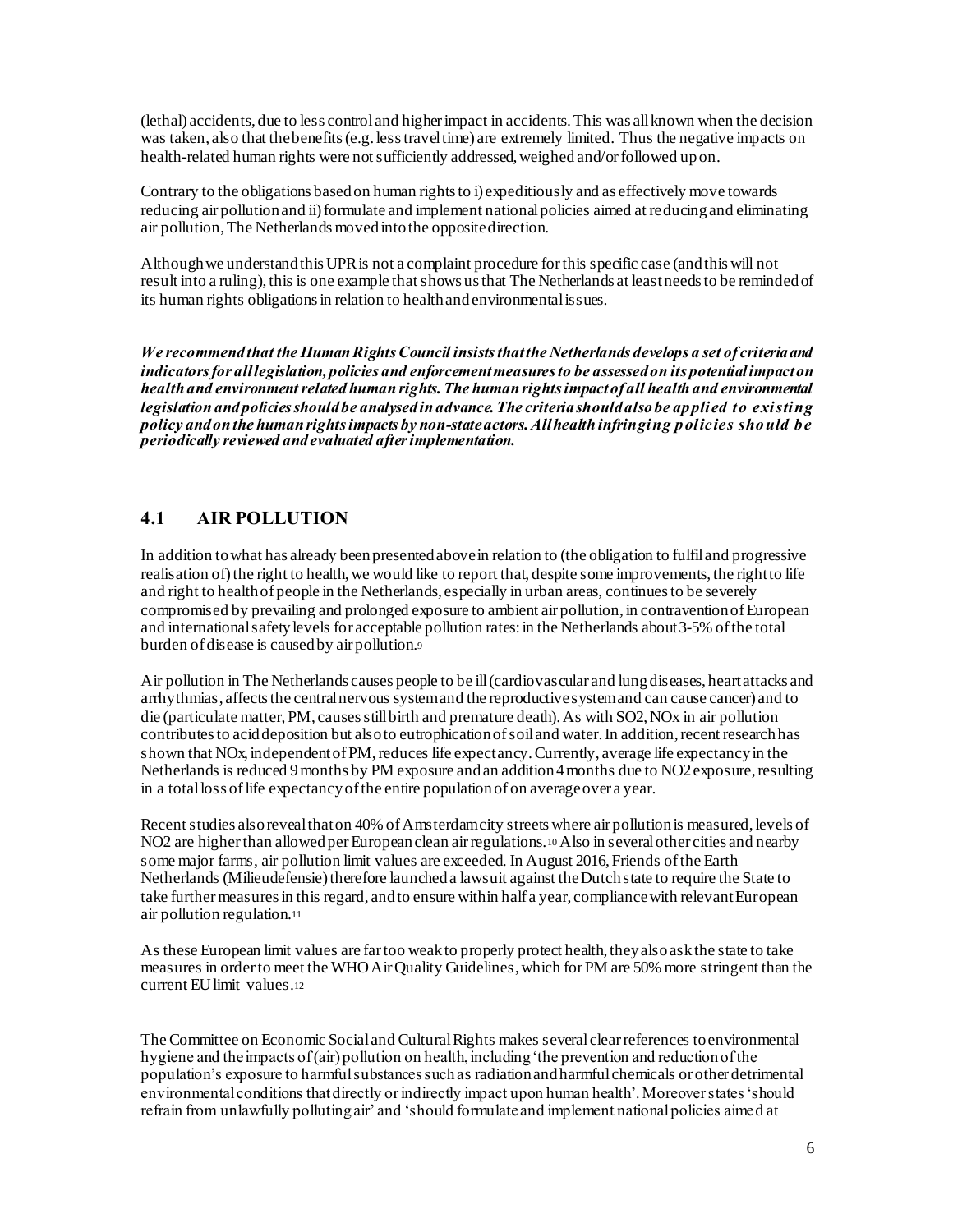reducing and eliminating pollution of air, water and soil, including pollution by heavy metals such as lead from gasoline'. Finally, 'the failure to enact or enforce laws to prevent the pollution of water, air and soil by extractive and manufacturing industries' is a violation of the obligation to protect the right to health.<sup>13</sup>

WHO points out the severe health effects due to exposure to ambient air pollution, and has drafted international guidelines on air pollution. A particular concern is that WHO guidelines are two times stricter than the EU regulations for PM. Therefore the Netherlands should strive to meet the higher WHO Guidelines to protect the right to the highest attainable standard of health for its citizens effectively.

The right to life is codified (under Article 6 ICCPR) " Every human being has the inherent right to life. This right shall be protected by law. No one shall be arbitrarily deprived of his life." Human Rights Committee General Comment No. 6 explains how Staten often interpret this right to narrowly14: "5. Moreover, the Committee has noted that the right to life has been too often narrowly interpreted. The expression "inherent right to life" cannot properly be understood in a restrictive manner, and the protection of this right requires that States adopt positive measures. In this connection, the Committee considers that it would be desirable for States parties to take all possible measures to reduce infant mortality and to increase life expectancy...". The link with air pollution is obvious.

#### *Impact of air pollution on Children, CRCand the UN Committee on the Rights of the Child:*

The UN Committee on the Rights of the Child, very recently on 9 June 2016, in Concluding Observations for the United Kingdom (CRC/C/GBR/CO/5) was very clear about the relationship between air pollution and the rights of the child (and mentioned the Sustainable Development Goals):|

"67. The Committee is concerned at the high level of air pollution that directly affects child health in the State party and contributes to the negative impact of climate change affecting various rights of the child, both in the State party and in other countries.

68. With reference to Sustainable Development Goal 1, Target 1.5, the Committee recommends that the State party, including the devolved administrations in relation to devolved matters; (a) Set out a clear legal commitment, with appropriate technical, human and financial resources, to scale up and expedite the implementation of plans to reduce air pollution levels, especially in areas near schools and residential areas;"

Surely the same concerns and recommendations apply to Dutch children. In addition to mentioning children as a specific group, unborn children, elderly and people with chronic diseasesshould be mentioned as they are particularly vulnerable to the impacts of air pollution 15.

Special Rapporteur on human rights and hazardous substances Bascut Tuncak very recently confirmed in his August 2016 Human Rights Council Report16:

"Every child has the inherent right to life and States are duty-bound to ensure to the maximum extent possible the survival and development of the child." and "States must prevent childhood exposure to toxics to protect the right of all children to life, survival and development."

Air pollution has an impact on many human rights, including the right to life, the right to health and the right to water and sanitation (especially with regard to keeping our current water sources clean). Improving air quality has positive health and economic impacts (less people ill equals less working days lost for employers and less medical costs – e.g. hospital, medicine, doctors) and will improve human rights for people today and for future generations.

*We recommend the Human Rights Council to insist that the Netherlands takes immediate and concrete actions on air pollution, e.g. through various regulatory measures and with focus on specific groups such as (unborn) children and elderly. Such measures should aim to ensurethat the highest attainable level of clean air is realised, with as a minimum form of protection the most stringent international safety levels for air pollution and health (i.e. the WHO Guidelines).*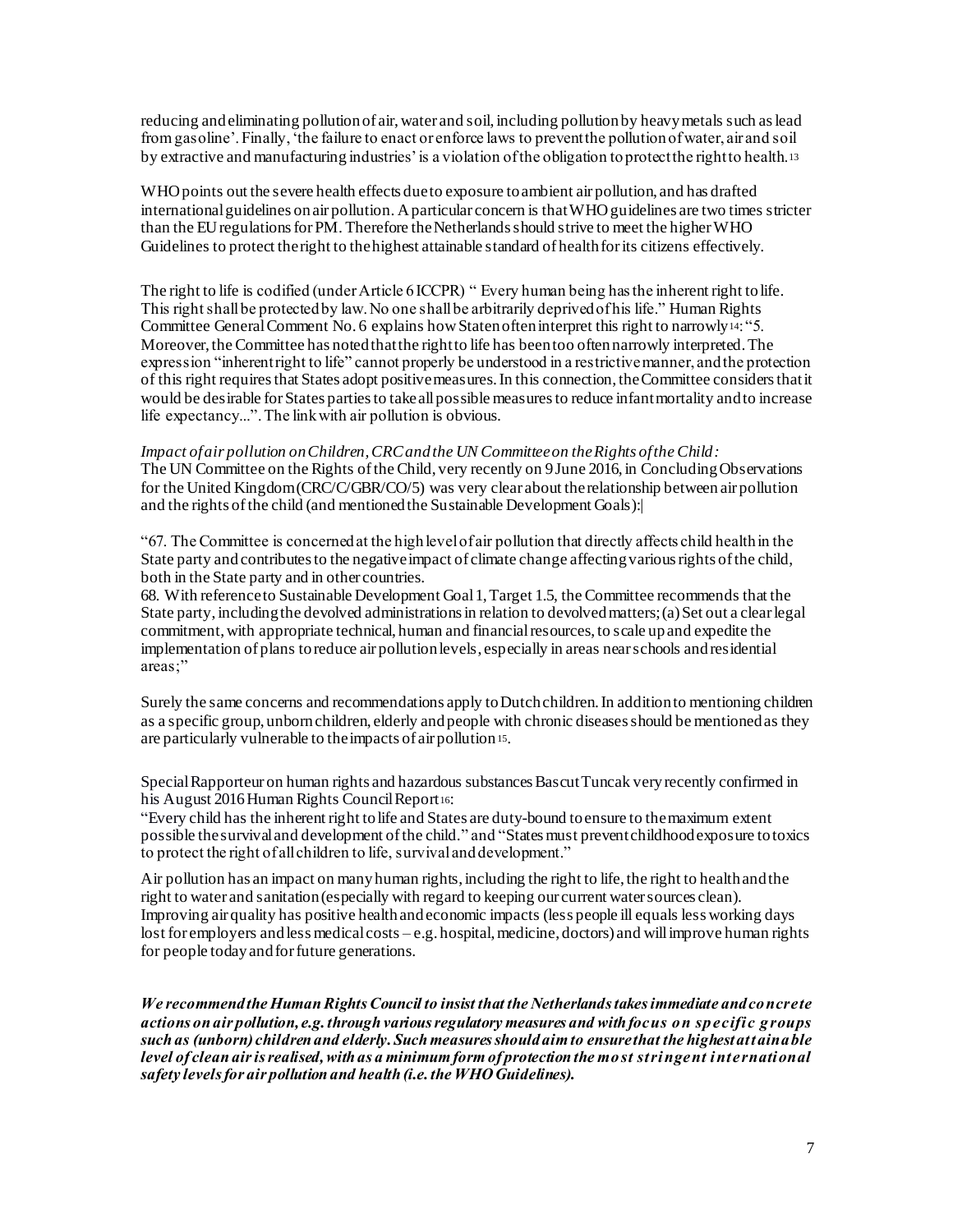Air pollution has cross boundary causes and impacts. A significant part of the air pollution in The Netherlands originates from pollution created abroad (e.g. industry and traffic in our neighbouring countries). Similarly, a large part of the air pollution produced in the Netherlands is exported abroad. In fact, the amount of air pollution exported from the Netherlands is 3 times as high as the amount that is imported. This demands European policy, next to local and national action.

The Maastricht Principles on Extraterritorial Obligations in the area of Economic, Social and Cultural Rights (Maastricht Principles)17, constitute an international expert opinion, restating human rights law on Extra Territorial Obligations. Forty international law experts from all regions of the world issued the Maastricht Principles on 28 September 2011. These experts include current and former members of international human rights treaty bodies, regional human rights bodies, as well as former and current Special Rapporteurs.

The Maastricht Principles call on States to take on responsibility with regard to Extra Territorial Impact and proclaim that States must adopt and enforce measures to protect economic, social and cultural rights through legal and other means, including diplomatic. This indeed is required to protect and respect the human rights of the people of The Netherlands and all other countries.

*We recommend the Human Rights Council to urgethe Netherlands to take immediate and concrete actions on air pollution to ensure the reduction of pollution in and from other States that impacts the human rights of people, present and future generations, in The Netherlands, through, inter alia diplomatic and legal efforts.*

*We recommend the Human Rights Council to urge the Netherlands to takes immediate and concrete actions on air pollution to ensure the reduction of pollution in and from The Netherlands that impacts the human rights of people, present and future generations, in other States, through, inter alia diplomatic and legal efforts.*

### **4.2 CLIMATE CHANGE**

Similar to the previous paragraph, the Dutch government has been criticized in the past reporting period for not taking sufficient action on preventing harmful international climate change.

In past years, the Netherlands has pursued as an official policy to reduce greenhouse gases with 17%, instead of minimum reduction efforts of 25% as required by international climate agreements – so as to keep to maximum 2 degrees warming. In fact, recent discussions leading up to the new UNFCCC Paris Agreement affirm now that a maximum warming level of 2% is insufficient and that 1,5% should be strived for. Accordingly, efforts and targets have to be improved.

In 2015/2016, organization Urgenda filed and subsequently won a lawsuit in the Court of First Instance against the Dutch state on behalf of itself and 900 Dutch citizens. The Court ruled that the Netherlands has to step up efforts on greenhouse gas reductions, in line with international treaty obligations to this effect.<sup>18</sup> This goes again to the need to respect international environmental safety levels that help to ensure respect for human rights, including in the area of health. The effects of climate change for the Netherlands, as listed in the Urgenda case, are considerable.<sup>224</sup> The Dutch State decided to appeal the ruling of the Court. This case has primarily been ruled as a tort case under Dutch law, however civil and political human rights law was judged to be relevant as was the case law of the European Court of Human Rights. The Dutch court included intergenerational equity in the verdict, confirming the principle of fairness towards future generations.

Parties to this report consider this reporting cycle an excellent opportunity to clarify the great importance and implications of the ICESCR in matters of climate change as well, in particular 'the right to health' as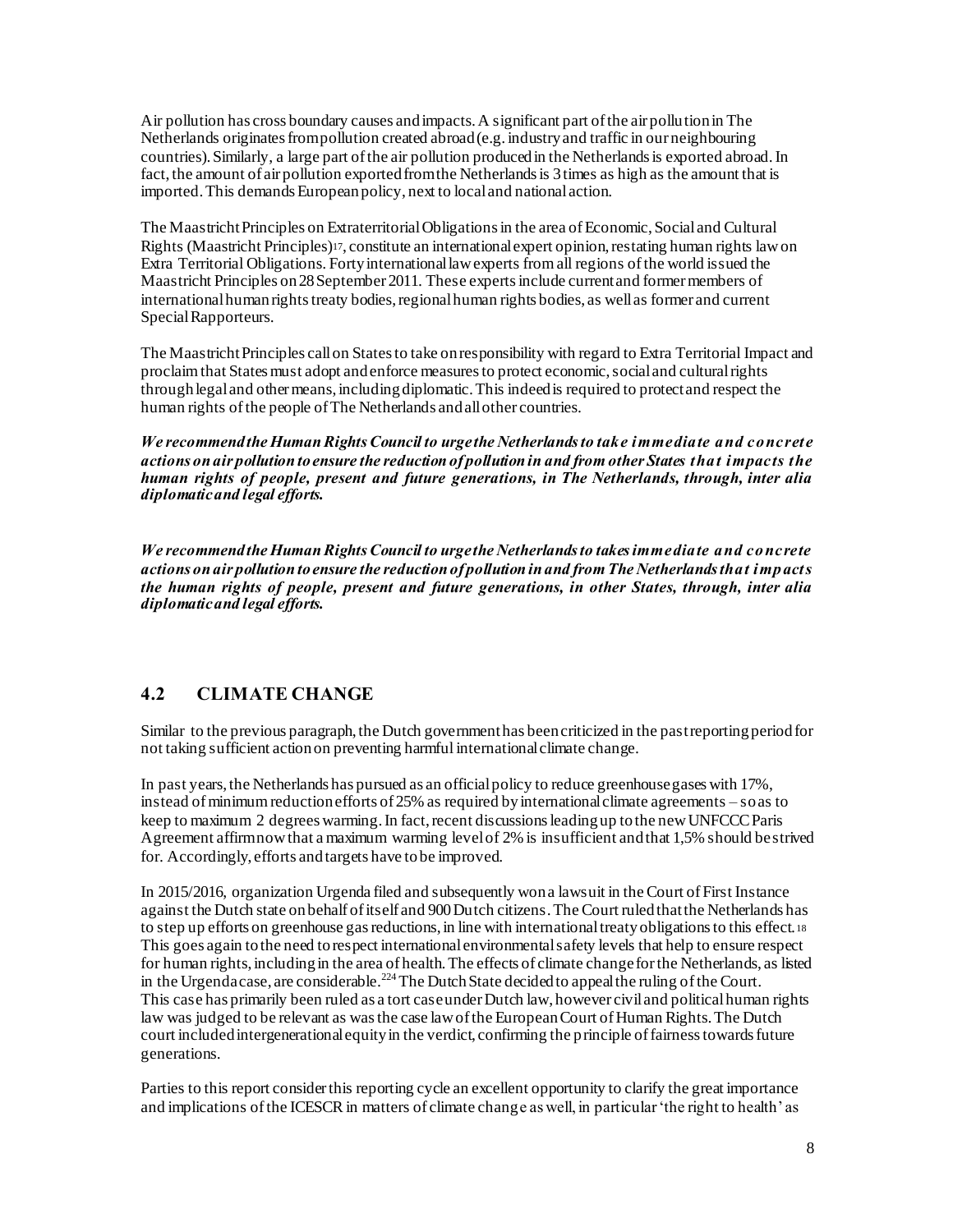also set out in the WHO Factsheet on Health and Climate Change.<sup>19</sup> The applicability of the right to health in climate change, and the severe health effects of climate change, was also affirmed by the UN Human Right Council recently, and in the preamble of the UNFCCC Paris Agreement of December 2015 along with inter-generational equity20.

In the past years, the relationship between climate change and human rights has received increasing attention from the Human Rights Council and international bodies, including the Conference of the Parties to the United Nations Framework Convention on Climate Change. The OHCHR calls for a Rights Based Approach to Climate Change on its websites<sup>21</sup> and Special Rapporteur John Knox has given a comprehensive outline on this in his early 2016 "Report of the Special Rapporteur on the issue of human rights obligations relating to the enjoyment of a safe, clean, healthy and sustainable environment" (A/HRC/31/52), in which he concludes: human rights norms clarify how States s hould respond to climate change. As the Paris Agreement recognizes, whenever States take action to address climate change, they should respect, protect and consider their respective obligations on human rights. Complying with human rights obligations not only helps to protect the rights of everyone affected by climate change. As the Human Rights Council has affirmed, it also promotes policy coherence, legitimacy and sustainable outcomes.

The Human Rights Council has adopted several resolutions on climate change, including resolutions 7/23, 10/4, 18/22, 26/27, 29/15 and (most recently in July 2016) 32/3422.

In this last resolution, the Human Rights Council welcomes the Paris Agreement adopted under United Nations Framework Convention on Climate Change, which acknowledges that climate change is a common concern of humankind, and that parties should, when taking action to address climate change, respect, promote and consider their respective obligations on human rights, the right to health, as well as intergenerational equity. Furthermore, this resolution recognizes the urgent need for early ratification, acceptance or approval and full implementation of the Paris Agreement and welcoming the adoption of the 2030 Agenda for Sustainable Development, including, inter alia, its Goal 13, which calls for urgent action to combat climate change and its impact.

Parties to this report consider that The Netherlands does not take sufficient action to combat climate change in and outside The Netherlands, despite its duties under international agreements and human rights law.

*We recommend the Human Rights Council to insist that the Netherlands takes immediate and dedicated national action on greenhouse gas reductions and meet, at a minimum, internationally required and agreed reduction targets for mitigating harmful climate change. This includes that The Netherlands needs to insure (human rights) commitment and compliance by non-state actors, such as business.*

*We recommend the Human Rights Council to advise the Netherlands to develop and implement clear human rights based criteria and indicators to ensure the Paris Agreement is realised in the Netherlands, which includes intergenerational equity, specific groups and compliance by non-state actors, such as business. The progression on the specific goals and implementation of the Paris Agreement should be periodically reviewed and evaluated based on these criteria and indicators.*

### **4.3 EARTH QUAKES DUE TO GAS EXTRACTIONS**

The Netherlands' most North Eastern province Groningen lies on top of a big gas field. The field started production in 1963 and produced around 100 billion cubic meters per year in the first decade of production but gradually the annual production fell to around 35 billion cubic meters per year.The Groningen gas field has produced around 1,700 billion cubic meters which represents 60% of the total reserves of the field but the remaining is expected to last for another several decades, to up to 50 years.

The Groningen gas field is operated by the Nederlandse Aardolie Maatschappij BV (NAM), a joint venture between Royal Dutch Shell and ExxonMobilwith each company owning a 50% share.<sup>23</sup>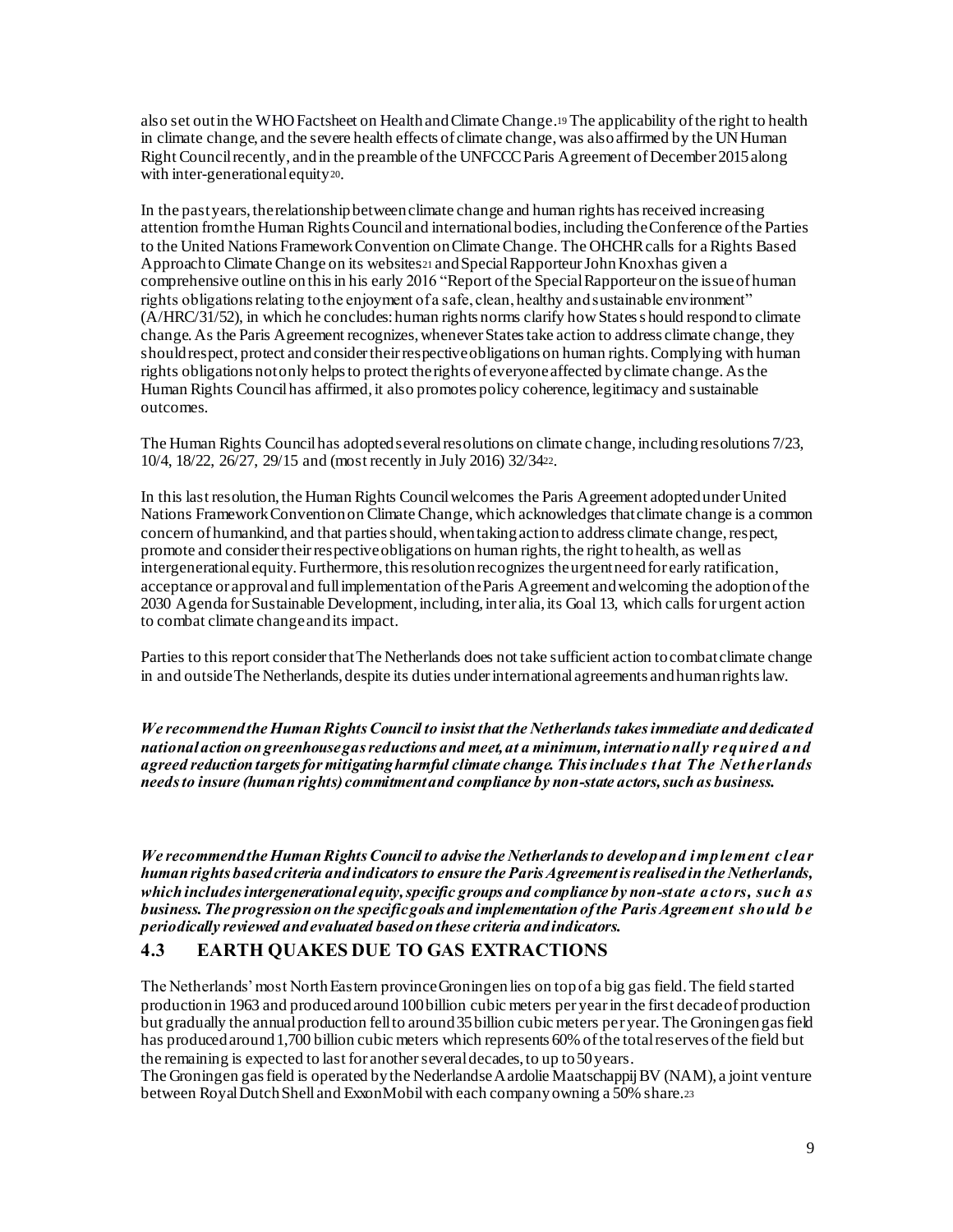As the gas field emptied, earthquakes started to emerge in the province of Groningen just before the year 1990. Initially they were few in numbers and light on the Richter scale. However both the amount and strength of the earthquakes grow exponentially.<sup>24</sup>



This is shown in this figure (amount of earthquakes  $>=$  magnitude):<br>Aardbevingen Groningen

The damage resulting from the earthquakes is also on the rise. The homes of the people who live on top of the field are progressively damaged, some are collapsing. Houses, schools, offices and irreplaceable historical buildings like medieval churches are subsiding and slowly collapsing. There are major concerns about the dikes protecting the people<sup>25</sup> and a large chemical park in the area. Farmland is subsiding, drains are broken, the groundwater level is disturbed and sometimes rising<sup>26</sup> and there is environmental pollution (pollution of water and ground water becoming salter).

Locals describe it as a disaster in slow motion. Thousands of buildings need to be reinforced, more than 100 houses should be repaired immediately.

According to Eurostat Groningen is one of the wealthiest regions within the EU, due to its gas extraction. Based on that,it probably should be. However, Eurostat does not account for the fact thatthis wealth is not given to the people of Groningen: the Netherlands as a whole and other provinces far away profit most from the money made by selling the gas. Groningen in fact still is the poorest provinceof the Netherlands.<sup>27</sup>

On top of this, we see that the situation in Groningen brings a lot more than damage to property, but also inequality and frustration because almost all gas revenues were spent outside of Groningen.<sup>28</sup>

Houses (with mortgages) are hard to impossible to sell, people experience arbitrary handling of compensation claims, difficulty obtaining legal insurance to cover costs on seeking remedies, because it is a 'known fact' that people in Groningen have a conflict with Shell and Exxon (the owners of NAM). People with damage to their houses also have to put up with having to move out of their houses for longer periods of time and strange people who show up to measuring and probe the condition of their property. On top of that, there is the psychological stress and damage that occurs due to earthquake stress. People have realstress and fear of a severe quake and its consequences, parents and their children cannot sleepat night; afraid their house might collapse. Groningen has the highest number of suicides in The Netherlands. A psychiatrist explains the earthquakes of being one of the factors explaining higher suicide numbers and speaks of supporting people from this province based on complaints due to the earthquakes: insomnia, fear and depression.<sup>29</sup>

The College voor de Rechten van de Mens, the Dutch NHRI, in 2015 confirmed that The State ignores human rights in Groningen and concluded that the rights to health, security and safe and adequate housing and living conditions are at stake. It proclaimed that the State is primarily responsible to guarantee these rights are respected, protected and fulfilled.30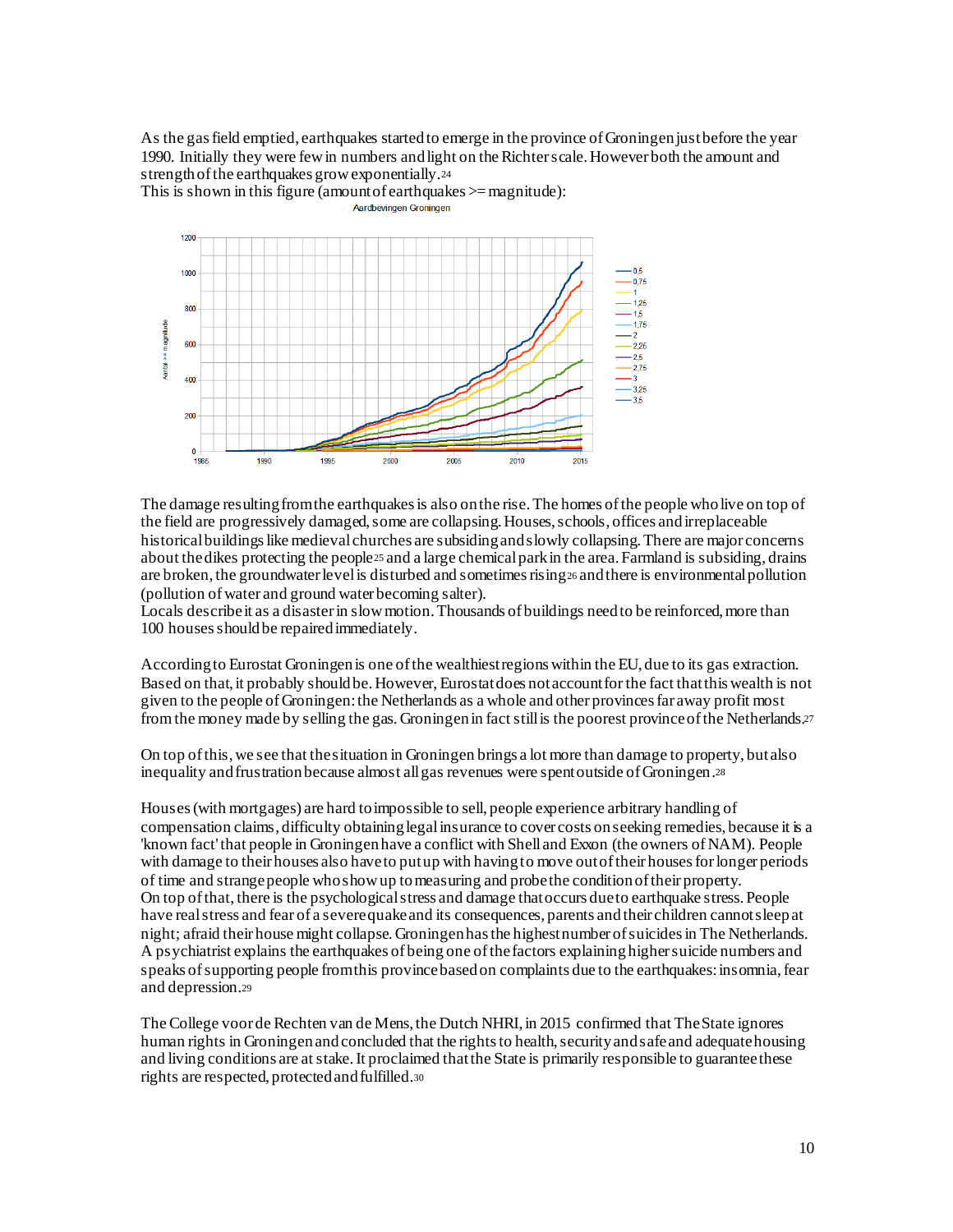In addition to those human rights, the right to life and family life, as protected under ICCPR and the European Convection on Human Rights and the (long term sustainability elements - protecting currently clean sources - ofthe) right to water, are threatened and violated in Groningen.

The general human rights principle of equity is also at stake, whereas the people of Groningen have provided with wealth a lot of monetary wealth for the whole country, receiving relatively little of that money in return. However, they have to live with the earthquakes, the damages thereof to their property and to their health. This impacts the people of Groningen today, but also their children and future generations. Therefore the principle of intergenerational equity is also at stake in Groningen.

#### Human Rights and Business and Access to Remedies

Besides taking too little action to restrict the amount and impact of the earthquakes, remedies are often hard to obtain for people with damage. TheDutch State often points at the NAM, the Shell and Exxon owned company, which explores the gas, as being responsible for dealing with damages and complaints for the people of Groningen. However, the Dutch State remains primarily responsible based on human rights.

This is also confirmed through the UN Guiding Principles on Business and Human Rights. These same Principles require the State to ensure that effective human rights due diligence is implemented by NAM. "The legal obligations of the State to respect and protect human rights are additional to the enterprise's own responsibility to respect human rights and do not diminish it in any regard. The human rights due diligence process should uncover risks of non-legal (or perceived) as well as legal complicity and generate appropriate responses." and "Due diligence has been defined as "such a measure of prudence, activity, or assiduity, as is properly to be expected from, and ordinarily exercised by, a reasonable and prudent [person] under the particular circumstances; not measured by any absolute standard, but depending on the relative facts of the special case".

In the context of the Guiding Principles, human rights due diligence comprises an on-going management process that a reasonable and prudent enterprise needsto undertake, in the light of its circumstances (including sector, operating context, size and similar factors) to meet its responsibility to respect human rights. <sup>31</sup>

The Netherlands should take appropriate action on the exploitation of gas, res pecting, protecting and fulfilling the human rights of the people of Groningen and should implement a human rights based approach to the issues in Groningen in relation to the gas extraction, which should include clear duties for business in general, the NAM in particular and should tak into account intergenerational equity.

*We recommend the Human Rights Council to insist that the Netherlands takes immediate and dedicated national action on the gas extraction in Groningen, which includes clear human rights based criteria , goals and indicatorsto ensure that human rights violations are prevented as much as possible, damage is mitigated, the benefits of gas exploitation is equally shared and effective remedies are realised.* 

*This action should include includes future/long-term impact assessment, the principle of intergenerational equity and compliance by non-state actors, ensuring, inter alia, thorough and effective human rights due diligence processes for (the NAM and other) businessesinvolved. The specific goals and indicators should be periodically reviewed and evaluated to ensure progression.*

#### **Endnotes:**

l

- 1 UN-Committee for Economic Social and Cultural Rights, CESCR, General Comment 3 and 9.
- 2 For some pages of The Netherlands Institute for Human Rights website in English: https://www.mensenrechten.nl/mission-and-ambition
- 3 The Mérida Declaration. The Role of National Human Rights Institutions in implementing the 2030 Agenda for Sustainable Development. A download is available: http://nhri.ohchr.org/EN/ICC/InternationalConference/12IC/Background%20Information/Merida %20Declaration%20FINAL.pdf
- 4 Regional report from ENNHRI session 1: Merida Declaration follow up by Ms. Adriana VAN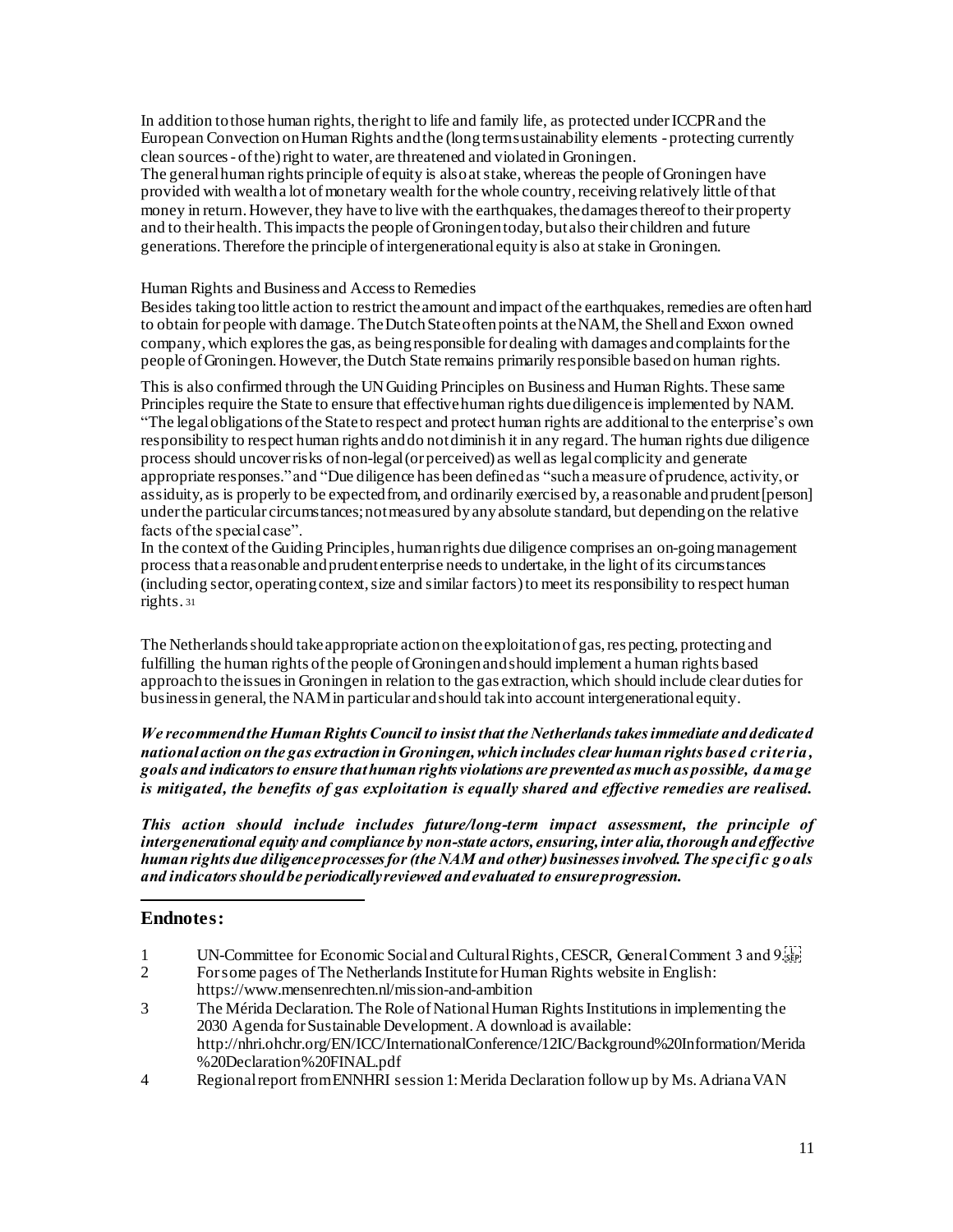|                | DOOIJEWEERT, the Netherlands Institute for Human Rights On the occasion of ICC 29 Room               |
|----------------|------------------------------------------------------------------------------------------------------|
|                | XIX, Palais des Nations Geneva, Switzerland                                                          |
|                | 22 March 2016. A download is here:                                                                   |
|                | http://nhri.ohchr.org/EN/ICC/GeneralMeeting/29/Theme%201%20NHRI%20experiences%20with                 |
|                | %20the%20second%20cycle%20UPR/Session%201%20-                                                        |
|                | %20Merida%20Declaration%20follow%20up%20ENNHRI%20by%20Ms%20van%20Dooijewee                           |
|                | rt,%20the%20Netherlands%20Institute%20for%20Human%20Rights.pdf                                       |
| 5              | OHCHR website on the 2030 agenda. See:                                                               |
|                | http://www.ohchr.org/EN/Issues/MDG/Pages/The2030Agenda.aspx                                          |
| 6              | OHCHR website of the Special Rapporteur on human rights and the environment. See:                    |
|                | http://www.ohchr.org/EN/Issues/Environment/SREnvironment/Pages/SRenvironmentIndex.aspx               |
| $\overline{7}$ | For instance see: http://blog.oup.com/2015/07/urgenda-netherlands-climate-change/                    |
| 8              | UN-Committee for Economic Social and Cultural Rights, General Comment No. 14, The right to           |
|                | the highest attainable standard of health (art. 12 of the Covenant on Economic, Social and Cultural  |
|                | Rights), 11 Augustus 2000, E/C.12/2000/4.                                                            |
| 9              | More information on Dutch air quality, see http://www.rivm.nl/media/milieu-en-                       |
|                | leefomgeving/hoeschoonisonzelucht/                                                                   |
| 10             | For instance, see: 'Friends of the Earth Netherlands challenging State about Air Pollution',         |
|                | Newspaper: Parool(2 August 2016) http://www.parool.nl/binnenland/milieudefensie-daagt-staat-         |
|                | om-luchtvervuiling~a4350196/; Also see http://www.ggd.amsterdam.nl/gezond-wonen/milieu-              |
|                | buitenshuis/luchtkwaliteit/                                                                          |
| 11             | Friends of the Earth Netherlands, 'Dutch State being sued about Air Pollution', (2 August 2016)      |
|                | https://milieudefensie.nl/luchtkwaliteit/nieuws/dagvaarding-recht-op-gezonde-luchtspi                |
| 12             | WHO Air Quality Guidelines (2005), here:                                                             |
|                | http://www.who.int/phe/health topics/outdoorair/outdoorair aqg/en/ $\frac{1}{15}$                    |
| 13             | UN-Committee for Economic Social and Cultural Rights, General Comment No. 14, The right to           |
|                | the highest attainable standard of health (art. 12 of the Covenant on Economic, Social and Cultural  |
|                | Rights), 11 Augustus 2000, E/C.12/2000/4.                                                            |
| 14             | Human Rights Committee, General Comment 6, Article 6 (Sixteenth session, 1982), Compilation          |
|                | of General Comments and General Recommendations Adopted by Human Rights Treaty Bodies,               |
|                | U.N. Doc. HRI $\gamma$ EN $\lambda$ l $\$ Rev.1 at 6 (1994)                                          |
| 15             | For people with chronic diseases, see for instance, See                                              |
|                | http://bmjopen.bmj.com/content/5/9/e009075.full.pdf                                                  |
| 16             | Report of the Special Rapporteur on the implications for human rights of the environmentally         |
|                | sound management and disposal of hazardous substances and wastes, A/HRC/33/41:                       |
|                | 27. Every child has the inherent right to life and States are duty-bound to ensure to the maximum    |
|                | extent possible the survival and development of the child. A holistic concept of childhood           |
|                | development should include consideration of factors such as freedom from exposure to toxics and      |
|                | pollution, as such exposure can have an adverse impact on the child's physical, mental,              |
|                | psychological and social development.50 The child's right to life, survival and development is       |
|                | contingent upon the realization of the rights to health, to food, water and adequate housing, and to |
|                | a healthy environment, as well as to physical integrity and to information.                          |
|                | 28. Exposure to toxic chemicals during crucial periods of development can affect the way in which    |
|                | genes are expressed, leading to deadly or adverse developmental outcomes for some children.          |
|                | Often these are not seen at birth, when a seemingly healthy child may in fact have suffered          |
|                | disruptions to his development that may lead to a higher probability of diseases and disabilities    |
|                | later in life, and in many cases premature death. States must prevent childhood exposure to toxics   |
|                | to protect the right of all children to life, survival and development.                              |
| 17             | For a download of the Maastricht Principles on ETOs:                                                 |
|                | https://www.fidh.org/IMG/pdf/maastricht-eto-principles-uk_web.pdf                                    |
| 18             | Court of First Instance, Case No. ECLI:NL:RBDHA:2015:7196, (24 June 2015). Also see:                 |
|                | http://deeplink.rechtspraak.nl/uitspraak?id=ECLI:NL:RBDHA:2015:7196                                  |

19 WHO Factsheet on Health and Climate Change, via: http://www.who.int/mediacentre/factsheets/fs266/en/.